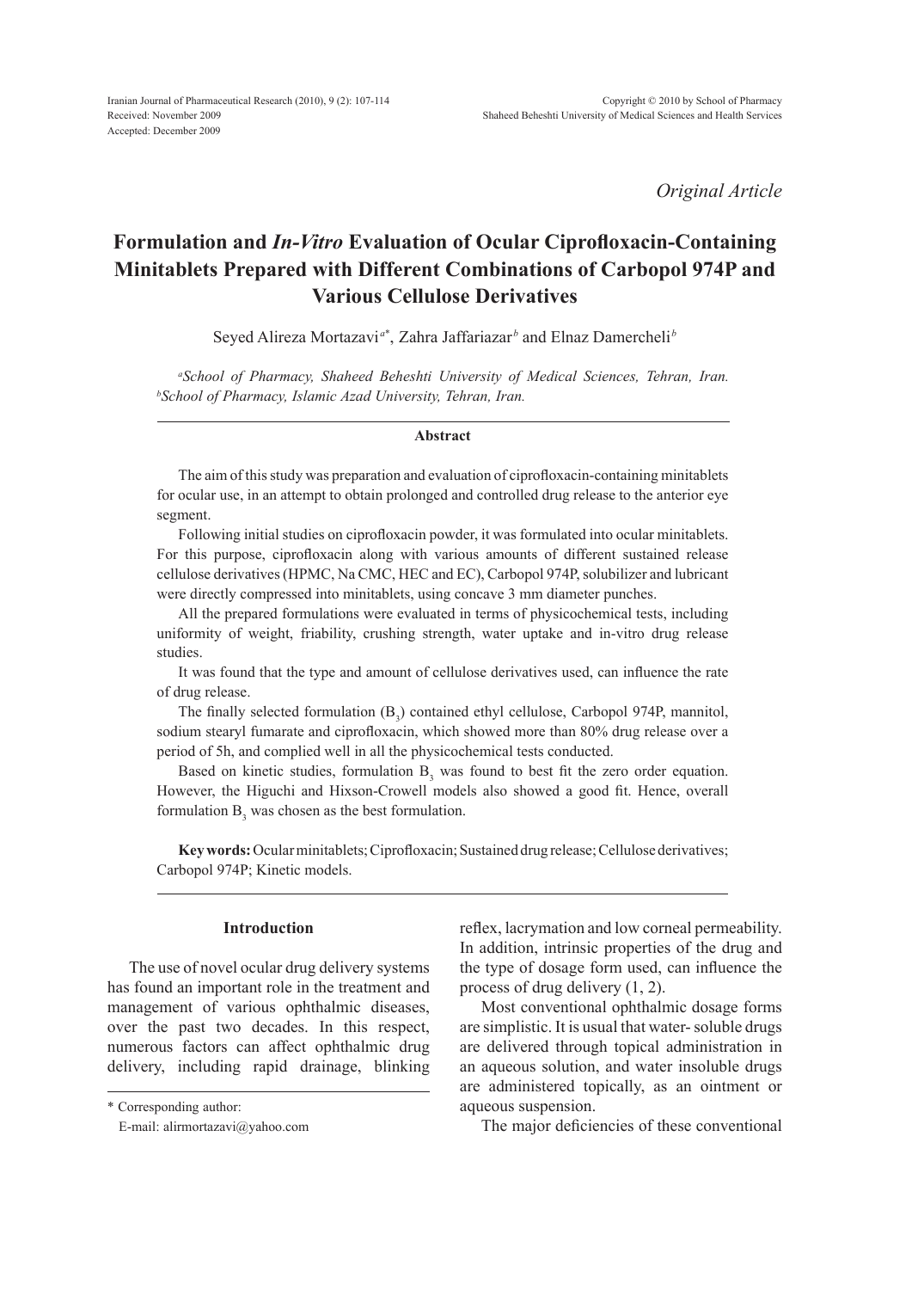dosage forms include poor ocular bioavailability, pulse-drug entry after topical administration, systemic exposure due to nasolacrimal duct drainage, lack of effective dosage forms for drug delivery to the posterior segment of ocular tissue, high instillation frequency, poor patient compliance, toxic side effects and cellular damage at the ocular surface.

Optimization of ocular therapy can be performed by developing innovative drug delivery systems, for the purpose of precorneal drug retention, followed by an increased drug bioavailability (3-5).

In previous studies, ocular bioadhesive minitablets have been developed and optimized, showing sustained drug release properties  $(6-12)$ .

Among the novel ocular drug delivery systems, which have been proposed and studied in recent years, are minitablets. In a study, the influence of compression force on the formation of minitablets illustrated that increasing the compression force leads to a decline in friability and swelling capacity, and an increase in the crushing strength (7).

In another study, the effect of different sterilization methods (gamma-irradiation and dry heat) on minitablets showed that the method used can affect the properties of minitablets. It was stated that gamma-irradiated minitablets containing ciprofloxacin could be considered as a promising formulation to treat bacterial keratitis and conjunctivitis (8).

In a separate study, which investigated the effect of roller compaction setting on the preparation of ocular minitablets, the results showed that the roller speed and the compaction force have the largest influence on the characteristics of the resulting granules. Regarding the tablet strength, friability and dissolution profile, a low compaction force and a high roller speed were shown to be preferable to prepare minitablets (9).

Characterization of minitablets prepared with different Carbopol-starch components, illustrated that higher viscosity values were obtained for sterilized co-spray dried powder mixtures containing an amount of Carbopol 974P equal or above 15 % w/w, compared to the physical blends. The amount of Carbopol 974P in the co-spray dried powder mixtures, as well as the use of gamma-irradiation method for sterilization, had no influence on the crushing strength and friability of the minitablets (11).

The present study investigated the use of matrix-type systems containing hydrophilic polymers, as a new strategy to obtain the ciprofloxacin minitablets and evaluation of their properties. Ciprofloxacin, belonging to the 4-quinolones family of antibacterials, was used as the model drug in this study. The hydrophilic polymers investigated in this study, were the popular cellulose derivatives as well as Carbopol 974P. These polymers have been used in various formulations, but not in ocular minitablets (13-15).

The minitablets prepared in this study were characterized in terms of uniformity of weight, friability, water uptake, crushing strength, in-vitro drug release and kinetics of drug release.

# **Experimental**

## **Materials**

Hydroxypropylmethyl cellulose (HPMC, 4000 cps), sodium carboxymethyl cellulose (NaCMC, 1300-1500 cps), ethyl cellulose (EC, 100 cps), and hydroxyethyl cellulose (HEC, 300 cps) were all purchased from Acros Co. (Geel, Belgium). Carbopol 974P was obtained from Noveon (New York, USA). Sodium stearyl fumarate (NaSF) was from JRS Pharma (Madrid, Spain). Ciprofloxacin hydrochloride hydrate was gifted by Temad Co. (Tehran, Iran). Mannitol was supplied by the Merck Co. (Darmstadt, Germany). The isotonic phosphate buffer solution (pH 7.4) was prepared using 4.30 g sodium dihydrogen phosphate dihydrate and 16.25 g disodium hydrogen phosphate dehydrate, both obtained from the Merck Co. (Darmstadt, Germany).

#### *Preparation of minitablets*

Table 1 presents the composition of minitablets prepared in this study. The powder mixtures consisted of ciprofloxacin  $(3\% \text{ w/w})$ , cellulose derivatives (90-95 % w/w), Carbopol 974P (3- 5 % w/w), and NaSF  $(1 \frac{9}{6} \text{ w/w})$ , which were homogeneously mixed, individually, using pestle and a mortar. Following thorough mixing,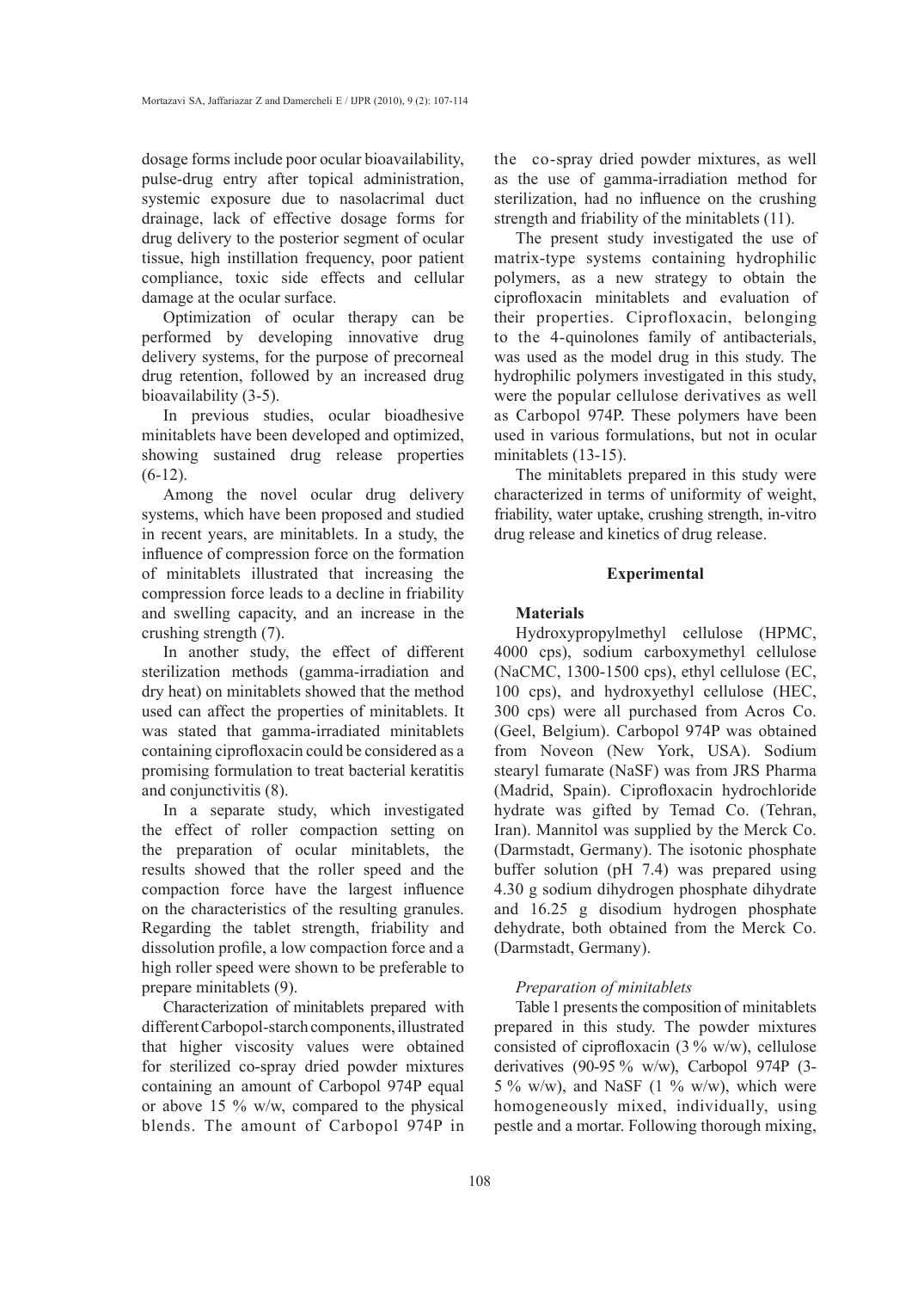| <b>Ingredients</b> | Group A formulatios (%)   |    |                           | Group B formulations $(\%)$          |                  |            |       |
|--------------------|---------------------------|----|---------------------------|--------------------------------------|------------------|------------|-------|
|                    | $\mathbf{A}_{\mathbf{a}}$ | A, | $\mathbf{A}_{\mathbf{A}}$ | $\mathbf{A}_{\scriptscriptstyle{A}}$ | $\mathbf{B}_{i}$ | <b>B</b> , | $B_3$ |
| <b>HPMC</b>        | 91                        | ٠  |                           |                                      |                  |            |       |
| NaCMC              |                           | 91 | ۰                         |                                      |                  | 93         |       |
| <b>HEC</b>         |                           |    | 91                        |                                      | 46.5             |            |       |
| EC                 |                           |    |                           | 91                                   | 46.5             |            | 72    |
| Ciprofloxacin      | 3                         | 3  | 3                         | $\mathbf{3}$                         | $\mathcal{E}$    | 3          | 3     |
| Carbopo 1974P      | 5                         | 5  | 5                         | 5                                    | $\mathcal{E}$    | 3          | 4     |
| NaSF               |                           |    |                           |                                      |                  |            |       |
| Mannitol           |                           |    |                           |                                      |                  |            | 20    |

**Table 1.** Composition of the ocular ciprofloxacin containing minitablets prepared in this study.

the powder mixtures were separately compressed into 3 mm convex minitablets, weighing 7 mg, using an eccentric tablet press (Korsch-EKO model, Berlin, Germany) at the highest possible force. The production method was based on direct compression.

# *Characterization of the minitablet formulations prepared*

The prepared minitablets were evaluated in terms of various physicochemical tests including the uniformity of weight, crushing strength, friability, water uptake and in-vitro drug release, as explained below.

## *(I) Uniformity of weight*

The uniformity of weight of the prepared minitablets was determined by accurately weighing 10 tablets individually, using an electrical balance with an accuracy of 0.001 g (Mettler, Germany), and then calculating the average weight and standard deviation (16, 17).

## *(II) Crushing strength*

The behavior of 10 ocular minitablets from every prepared batch was analysed under an applied force, using a tablet hardness tester (Model TBH28, Erweka, Germany).

# *(III) Friability test*

The method used for the determination of friability of ocular matrix minitablets prepared in this study, was based on previously described methods (7, 11, 12). The friability of the matrix minitablets  $(F_m)$  was determined by initially weighing 10 tablets together. Next, the tablets were placed alongside 100 glass beads (average diameter of 4 mm) in a Pharma test friabilator (Model S 48-3 cm, Iran), set at a speed of 25 rpm, and faced falling shocks for 10 min. After 10 min, the glass beads were removed, and tablets were re-weighed in order to determine the percentage of friability, based on the following equation  $(7-9, 11)$ :

$$
F_m(^{9}/_{0}) = 100 \times (P - P')/P
$$
 (equation 1)

Where  $P =$  initial weight of 10 minitablets and  $P'$  = final weight of 10 minitablets.

## *(IV) Water uptake*

The amount of water uptake or in other word the extend of hydration of the prepared minitablets was determined at room temperature, gravimetrically.

Accurately weighed minitablets  $(M_d)$  were individually placed on the upper side of a glassfilter, which was itself placed on the lower side of a reservior filled with pH 7.4 isotonic buffer phosphate solution. The minitablets were completly sank within the solution. The weight of the swollen (hydrated) minitablets  $(M_w)$ was determined at set time intervals, at room temperature, until the weight of tablet remained unchanged or even reduced. In order to calculate the percentage of water uptake  $(W\%)$ , equation 2 was used (6, 7, 9) :

$$
W(\%) = 100 \times \frac{M_w - M_d}{M_d}
$$
 (equation 2)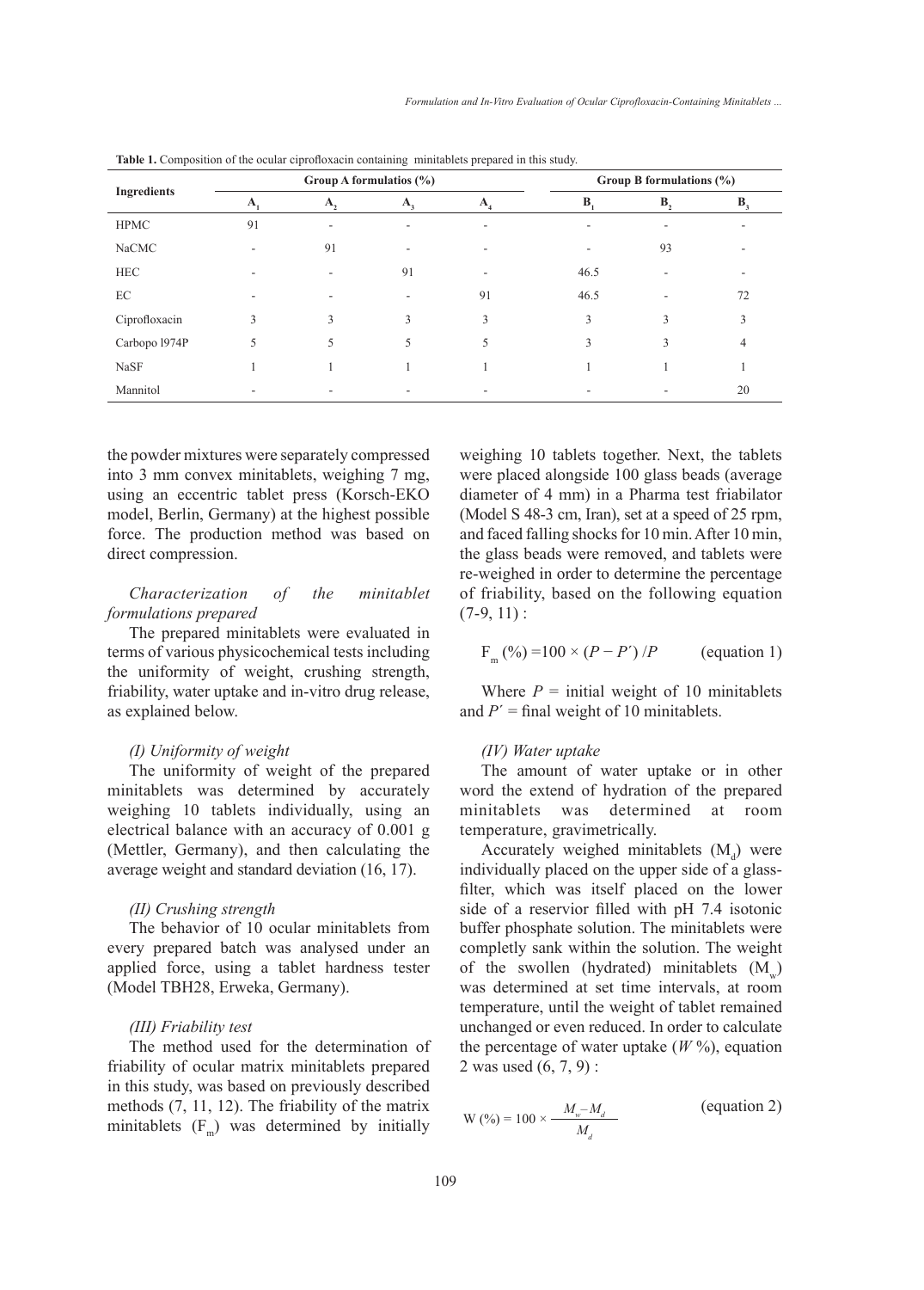**Table 2.** The mathematical models used to investigate the kinetics of drug release in this study.

| Mathematical model | Formula                                           |
|--------------------|---------------------------------------------------|
| Zero order         | $Q_{i} = k_0 t$                                   |
| First order        | In Q = In $Q_0 + k_1 t$                           |
| Higuchi            | $Q_i = k_{\rm H} \sqrt{t}$                        |
| Hixson- Crowell    | $\sqrt[3]{Q_0} - \sqrt[3]{Q_t} = k_{\text{HC}} t$ |
| Korsmeyer- Peppas  | $Q/Q_{o} = K_{VD} t^{n}$                          |

 $Q_t$  = total amount of drug dissolved in time t;  $Q_0$  = initial amount of drug within the tablet;  $Q_t/Q_\infty$  = fraction of drug released in time t;  $n =$  defines the mechanism of release profile based on the Fick's law.

 $M_d$  = initial weight of the dry minitablet, and  $M_{w}$  = final weight of the dry mini tablet.

#### *(V) In-vitro drug release*

The release of ciprofloxacin from various series of formulated minitablets was examined using glass vials in an oscillating water bath.

Each minitablet was accurately weighed, and then transferred into a glass vial containing 1mL pH 7.4 isotonic phosphate buffer. In order to avoid water evaporation, the vials were covered with rubber caps. They were then placed in an oscillating (25 rpm) water bath at  $32 \pm 1$ °C. Throughout the experiment, 300 µL aliquots were withdrawn at 20, 40, 60, 90, 120, 180, 240, 300 and 1440 min time intervals, and subsequently replaced by an equal volume of pH 7.4 isotonic phosphate buffer (7-9, 11, 12).

In order to determine the amount of ciprofloxacin released from the studied minitablets, a calibration curve of ciprofloxacin was constructed in pH 7.4 isotonic phosphate buffer. The absorbance values were measured using a UV spectrophotometer (UV-VIS 1201, Shimadzu, Japan) at 270 nm. The obtained calibration curve was found to be linear  $(y = 0.0783x - 0.002, R^2 = 0.9998).$ 

The percentage of drug released at each time interval was expressed as a fraction of the total amount of drug present within the minitablets.

The drug release profile obtained from the selected formulation was evaluated kinetically (Table 2), using the zero order, first order, Higuchi, Korsmeyer-Peppas and Hixson-Crowell models (19-21). Excel 2000 (Microsoft, Redsmond, USA) software was used for calculation of the release rate constants  $(k_x)$ , with the aid of solver tool.

#### *(VI) Statistical analysis*

Statistical evaluation of the different properties of the formulated minitablets was performed, using the one-way analysis of variance (ANOVA), along with the Tucky post test. For this purpose SPSS version 15.0 software was used. A statistical significance was defined at  $p < 0.05$ .

#### **Results and Discussion**

Different characteristics of the minitablet formulations (groups A and B) prepared were investigated and will be presented and discussed as follows.

*Physical characterization of group A ciprofloxacin minitablets*

As mentioned in Table 1, the formulations prepared in group A were made of a fixed amount of Carbopol 974P (5 % w/w), along with 91 % w/w of various cellulose derivatives. In addition, they all contained 3 % w/w ciprofloxacin and 1 % w/w NaSF (as lubricant).

The physical properties of the minitablets prepared in group A, have been summarized in Table 3.

The weight variation (acceptable range of  $\pm 10\%$ ) and crushing strength (acceptable range of 1-18 N) of all the formulations prepared in group A are within the acceptable limits, based on the existing standards and published data (7-9, 11, 16, 17). The mean weight of formulation  $A_1$ is the highest and shows a significant difference with the other formulations ( $p < 0.05$ ). The reason for this finding could be the larger particle size and density of HPMC than the other polymers (22).

 Generally speaking, addition of Carbopol has managed to produce an adhesive nature in all the formulations prepared, consequently helps to provide integrity and compactness within the resulting minitablets.

In contrary, the friability values of all group A minitablet formulations (except  $A_1$ ) were above the acceptable limit of 1%.

Based on the results obtained, formulations  $A_2$ ,  $A_3$  and  $A_4$  showed higher friabilities than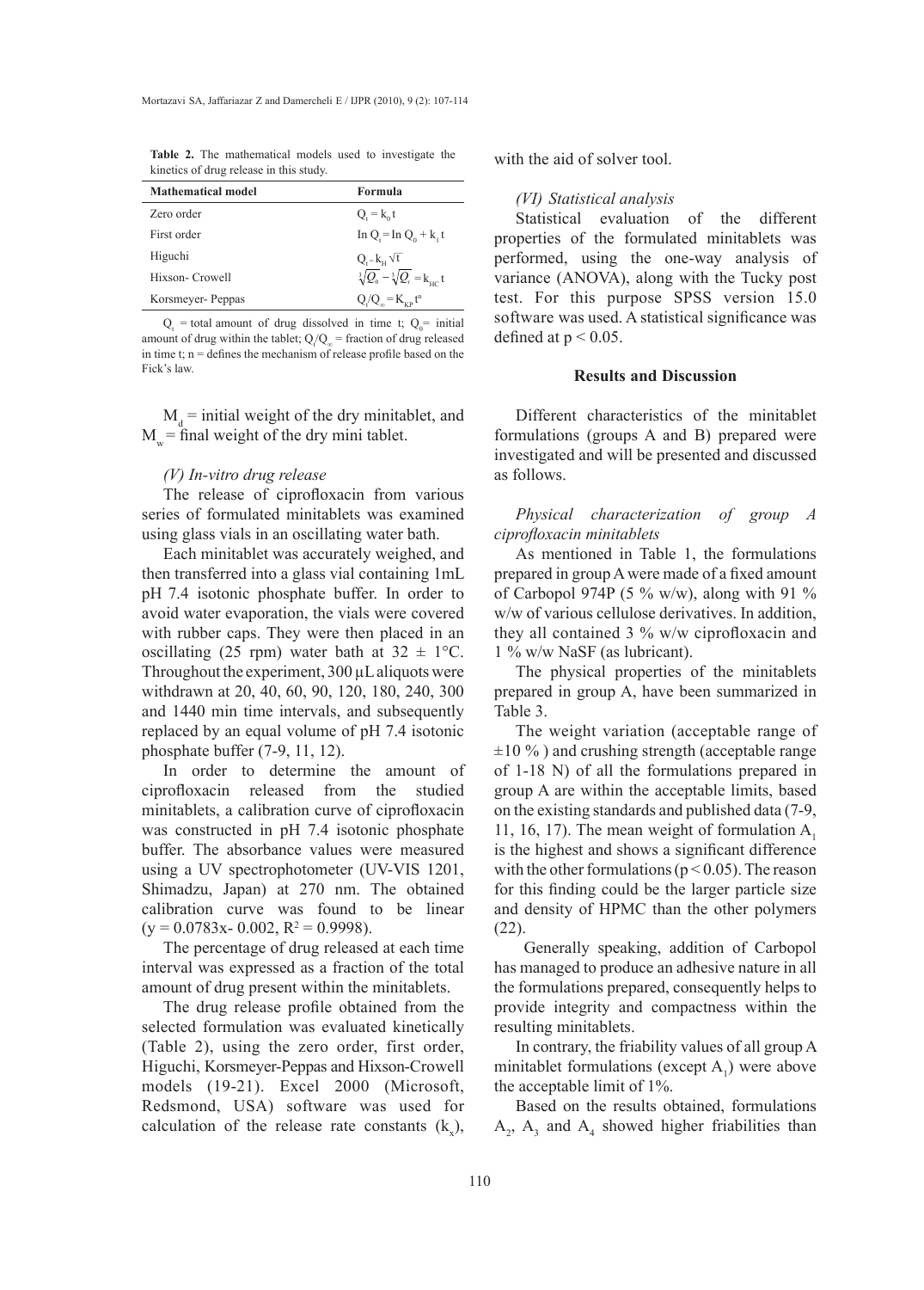| <b>Formulation</b> | Weight (mg)<br>$n=20$ | Crushing strength $(N)$<br>$n=10$ | Friability $(\% )$<br>$n=3$ | Water uptake $(\% )$<br>$n=3$ |
|--------------------|-----------------------|-----------------------------------|-----------------------------|-------------------------------|
| А                  | $7.00 \pm 0.10$       | $7.30 \pm 0.14$                   | $0.96 \pm 0.83$             | $1253.50 \pm 76.60$           |
| А,                 | $6.35 \pm 0.49$       | $11.50 \pm 0.21$                  | $1.40 \pm 0.15$             | $2683.50 \pm 41.72$           |
| А,                 | $6.30 \pm 0.47$       | $4.90 \pm 0.10$                   | $1.53 \pm 2.17$             | $1427.00 \pm 127.67$          |
| $A_{i}$            | $6.35 \pm 0.49$       | $10.50 \pm 0.27$                  | $4.01 \pm 0.88$             | $2757.10 \pm 177.14$          |

**Table 3.** Physical characteristics of ocular ciprofloxacin minitablets prepared in group A (mean value ± SD).

formulation  $A_1$ , however not statistically significant ( $p > 0.05$ ).

When considering the extent of water uptake and the swelling behavior of the minitablet formulations prepared in group A, formation of a hydrated gel layer around the surface of the minitablets was observed. The examined minitablets showed a considerable increase in their dimensions upon contact with the aqueous medium.

The greatest amount of water uptake was observed in formulation  $A_4$ , followed by formulations  $A_2$ ,  $A_3$  and  $A_1$ . Statistical analysis illustrates a significant difference among the extent of water uptake between all formulations, except for  $A_1 \& A_3$ , and  $A_2 \& A_4$ . Despite the hydrophobic nature of EC polymer, it has the ability to form water uptaking channels within the matrix network. Hence, it helps with the greater rate of absorbed water by the minitablet matrix.

The mechanism of water uptake by the other formulations is different.

In formulation  $A_2$  which contains NaCMC, as a hydrophilic and anionic polymer capable of creating a higher osmotic pressure, water uptake is more than formulations  $A_1$  and  $A_3$ which contain non-ionic cellulose derivatives. Furthermore,  $B_3$  formulation shows a higher amount of water uptake than  $A_1$ . It seems that the greater hydrophilic nature of HEC than HPMC is the reason for this difference (22).

Finally, when considering the dissolution profiles of group A minitablet formulations, 80 % (or greater) drug release within 5 h was defined as the acceptable limit.

The ciprofloxacin release profiles obtained from minitablets studied in group A have been shown in Figure 1.

Figure 1 shows that the dissolution profiles

are different for the formulations studied. The noticeable point in release profiles obtained is the correlation between the amount of drug released and the extent of water uptake by the test formulation. The greater the amount of water uptake, the higher would be the amount of drug release. In fact the highest amount of drug release in group A formulations belonged to formulation  $A_4$ . It seems that hydrophilic channels that have been formed by the EC polymer as well as the anionic Carbopol, would allow a greater degree of water entrance into the matrix network, consequently helping to diffuse out ciprofloxacin to a higher extent from the minitablet formulation. Formulation  $A_1$  was found unsuitable, since complete disintegration of minitablet occurred after 2 h.

In addition, formulation  $A_2$  and  $A_3$  did not release a sufficient amount of drug within 5 h. Between these two formulations, formulation  $A_2$  which contained the hydrophilic and anionic water absorbent NaCMC, showed a greater amount of drug release than formulation  $A_3$ which contained the non-ionic HEC.

Overall, based on the drug release studies conducted, none of the formulations prepared in group A ciprofloxacin minitablets were found to be acceptable.

# *Physical characterization of group B ciprofloxacin minitablets*

Minitablet formulations prepared in group B were made of 72-93 % w/w cellulose derivatives, 34 % w/w Carpobol 974P, 1 % w/w NaSF, 20 % w/w mannitol (in formulation  $B_3$ ) and 3 % w/w ciprofloxacin.

The physical properties of the minitablets prepared in group B are summarized in Table 4.

In this group only the weight variation of formulation  $B_3$  was found to be within the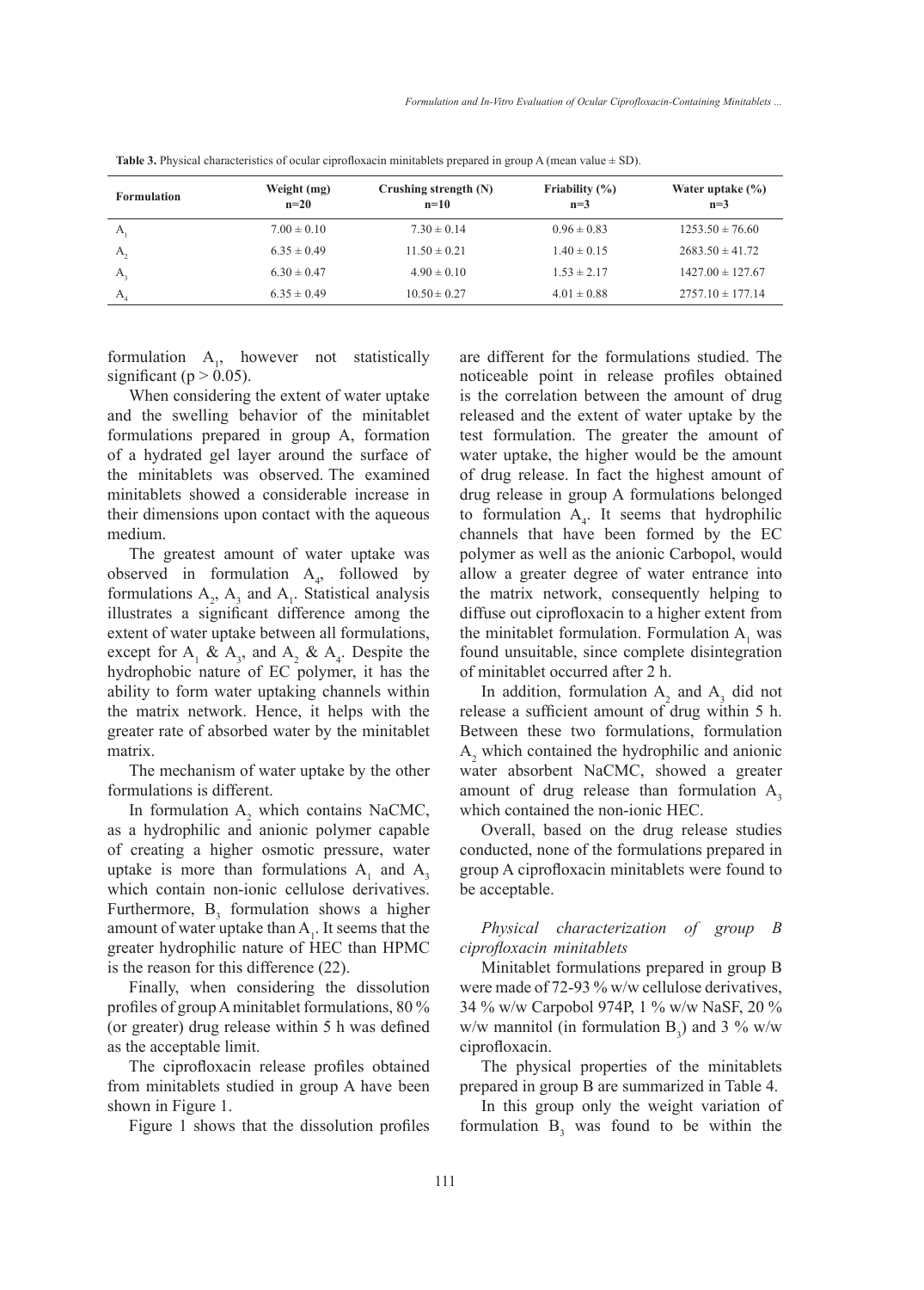

**Figure 1.** Release profiles of ciprofloxacin from group A minitablets in pH 7.4 isotonic phosphate buffer at  $32 \pm 1^{\circ}$ C (n = 3, mean  $\pm$  SD).

acceptable limit of  $\pm 10\%$ . This is presumably due to the presence of mannitol in this formulation, enhancing the flow of the powder mix into the die acavity.

On the other hand, in formulations  $B_1$  and  $B_2$ the presence of cellulose derivatives, with poor flowability, could result in non-uniform filling  $B_1$  and  $B_2$ . of the die cavity and hence a greater weight variation.

The crushing strength of all the group B formulations were found to be suitable. This means that decreasing the amount of Carbopol 974P within the minitablet, does not influence the crushing strength.

Furthermore, the good compactibility of mannitol present within formulation  $B_3$  can is the economic the anionic contractors of the anionic mannitol present within formulation  $B_3$  can is the seems that the presence of the anion result in the increased crushing strength of this formulation, compared with the corresponding formulation  $A_4$  with no mannitol present.

The addition of mannitol to formulation  $B_3$  leads to a decrease in the friability of this formulation, compared with formulations  $B_1$  and

eptable limit of  $\pm$  10%. This is presumably due  $B_2$ , which did not contain mannitol. However, the differences observed were not statistically ancing the flow of the powder mix into the significant  $(p > 0.05)$ . Overall, in terms of friability, only formulation  $B_3$  with a value On the other hand, in formulations  $B_1$  and  $B_2$  smaller than 1% was found to be within the acceptable limit of friability, but not formulations  $B_1$  and  $B_2$ .

The amount of water uptake by group B  $\frac{1}{2}$  formulations were in the ascending order  $\frac{1}{2}$ . of  $B_2 > B_3 > B_1$  (i.e. formulation  $B_2$  had the mulations were found to be suitable. This greatest amount of water uptake). Statistical mulations were that decreasing the amount of Corboral conclusion of the results channel a cionificant analysis of the results showed a significant difference between the amount of water uptake  $\mathbf{b}$  by formulation  $\mathbf{B}_2$ , compared with the other two formulation  $\mathbf{B}_2$ , compared with the other two formulations ( $p < 0.05$ ).

It seems that the presence of the anionic cellulose derivative, NaCMC, would enhance the and the minitable crushing steeled of any conducted critical contracts, would emailed the minitable matrix to mulation, compared with the corresponding amount of water entering the minitablet matrix to a far greater extent than the non-ionic HEC and The addition of mannitol to formulation  $EC$ . Moreover, addition of the hydrophilic water absorbing mannitol alongside the hydrophobic mulation, compared with formulations  $B_1$  and  $\quad$  EC in formulation  $B_3$ , would increase the amount

Table 4. Physical characteristics of ciprofloxacin minitablets prepared in group B (mean  $\pm$  SD).

| <b>Formulation</b> | Weight (mg)<br>$n=20$ | Crushing strength (N)<br>$n=10$ | Friability $(\% )$<br>$n=3$ | Water uptake $(\% )$<br>$n=3$ |
|--------------------|-----------------------|---------------------------------|-----------------------------|-------------------------------|
| B.                 | $6.75 \pm 0.78$       | $8.20 \pm 0.16$                 | $1.71 \pm 1.51$             | $2049.85 \pm 310.80$          |
| <b>B</b> ,         | $7.10 \pm 0.96$       | $15.90 \pm 0.29$                | $1.11 \pm 1.00$             | $2618.13 \pm 192.48$          |
| B                  | $6.90 \pm 0.55$       | $15.90 \pm 0.35$                | $0.53 \pm 0.42$             | $2156.49 \pm 92.15$           |
|                    |                       |                                 |                             |                               |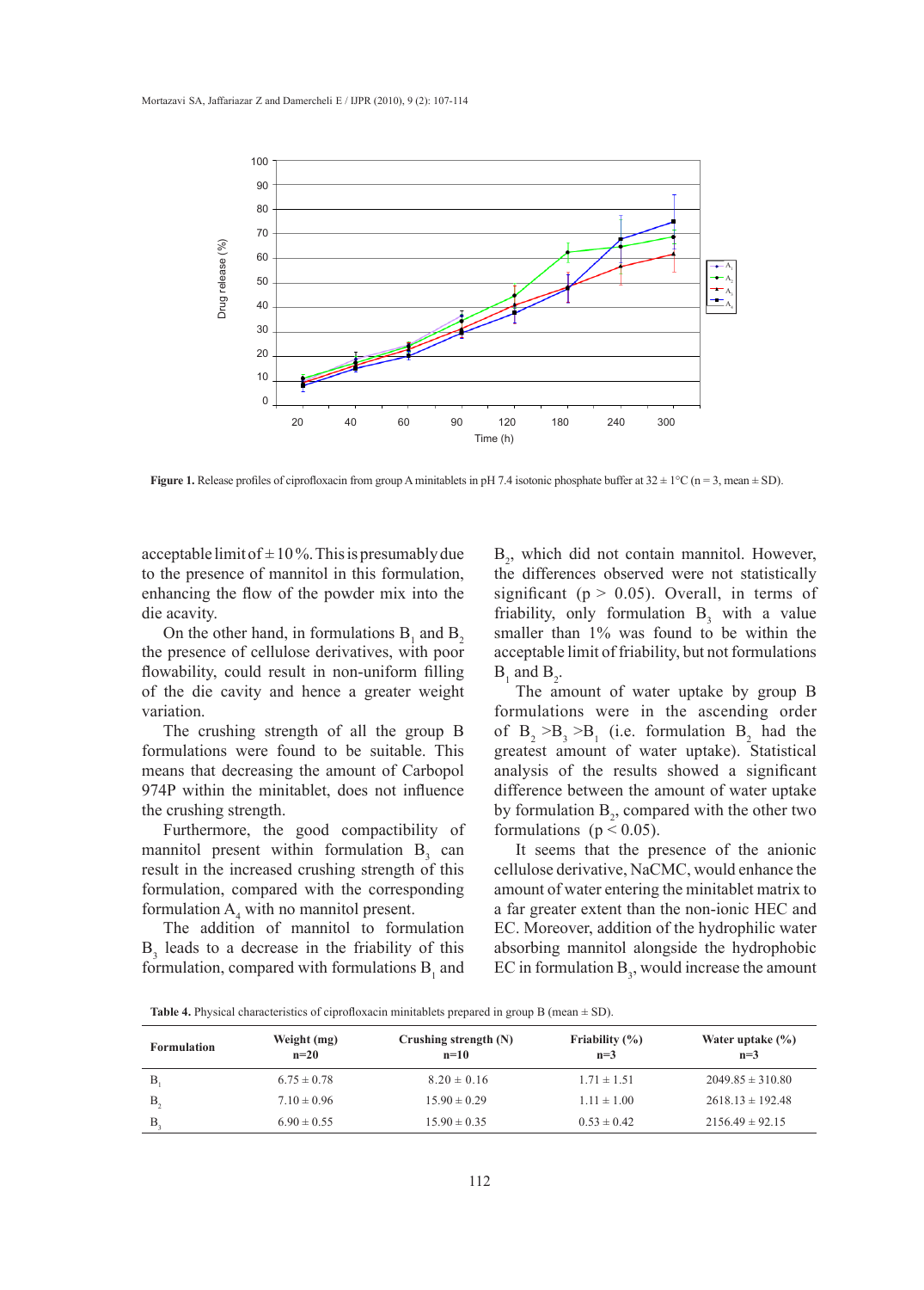

**Figure 2.** Release profiles of ciprofloxacin from group B minitablet formulations in pH 7.4 isotonic phosphate buffer at  $32 \pm 1^{\circ}$ C  $(n = 3, mean \pm S.D)$ . promes or cipronoxacin from group **B** immitablet formulations in pri 7.4 isotome phospha<br>
)

of water uptake by this formulation slightly more than formulation  $B_1$  with no added mannitol. Statistical analysis of the release pro

The release profiles of ciprofloxacin obtained from evaluating the prepared minitablet showed a significant difference between formulations of group B have been presented in Figure 2.

The results obtained (Figure 2) showed that formulation  $B_3$  had the highest amount of properties. Hence, it was selected as the drug release and  $22.9$  of its drug entant wester formulation among hath groups of formulation drug release, and 88 % of its drug content was released after 5 h. This was the greatest among prepared and underwent kinetic studies.<br>all formulations of groups A and B. In other all formulations of groups A and B. In other words, the inclusion of mannitol in formulation words, the inclusion of maniform formulation  $B_3$  would help to create fine pores within the *selected formulation*  $B_3$ matrix network. Hence, it improves the rate of water intake and consequently drug release from this formulation. On the contrary, formulation  $B_1$  showed the lowest amount of drug release among group B formulations. This means that the addition of the hydrophilic non-ionic polymer, As could be seen in Table 5, formulation HEC, alongside the hydrophobic polymer, EC, can not produce the same amount of drug release model of drug release. However, conside observed with formulation  $B_3$  which contained EC alongside mannitol. Although the release profile of formulation  $B_2$  was not acceptable, it showed a higher release than formulations  $B_1$  and  $A_2$  (the corresponding formulations in group A). NaCMC is an anionic polymer, capable of providing a greater osmotic pressure within the matrix network. Hence, its presence in formulation  $B_2$  would help to increase the amount of drug release, compared to formulation

 $B<sub>1</sub>$ , which does not contain this polymer.

Statistical analysis of the release profiles obtained among group B formulations, also showed a significant difference between the results obtained ( $p < 0.05$ ).

gure 2. Coverall, based on the results obtained, formulation  $B_3$  seems to have all the desirable properties. Hence, it was selected as the best formulation among both groups of formulations prepared and underwent kinetic studies.

> *Kinetic studies on the release profile of selected formulation B<sub>3</sub>*

The release rate constants (k) and correlation ating herwork. Hence, it improves the rate of the release rate constants (k) and correlation ater intake and consequently drug release from coefficients (R) calculated by fitting various mathematical models (mentioned in Table 2) into the drug release profile of formulation  $B_3$ have been summarized in Table 5.

As could be seen in Table 5, formulation  $B<sub>2</sub>$ seems to fit both the zero order and Higuchi model of drug release. However, considering the "n" value (index) obtained for formulation C alongside mannitol. Although the release  $B_3$  using the Korsmeyer-Peppas mathematical model, which was found to be equal to 0.9227, it appears that a zero order model of drug release can better define the mechanism of drug release from this matrix-type minitablet (i.e.  $n > 0.89$  corresponds to a zero-order kinetic of drug release). Nevertheless, since the profile of drug release also fits the Higuchi model to the same extent as the zero-order mathematical model, it is